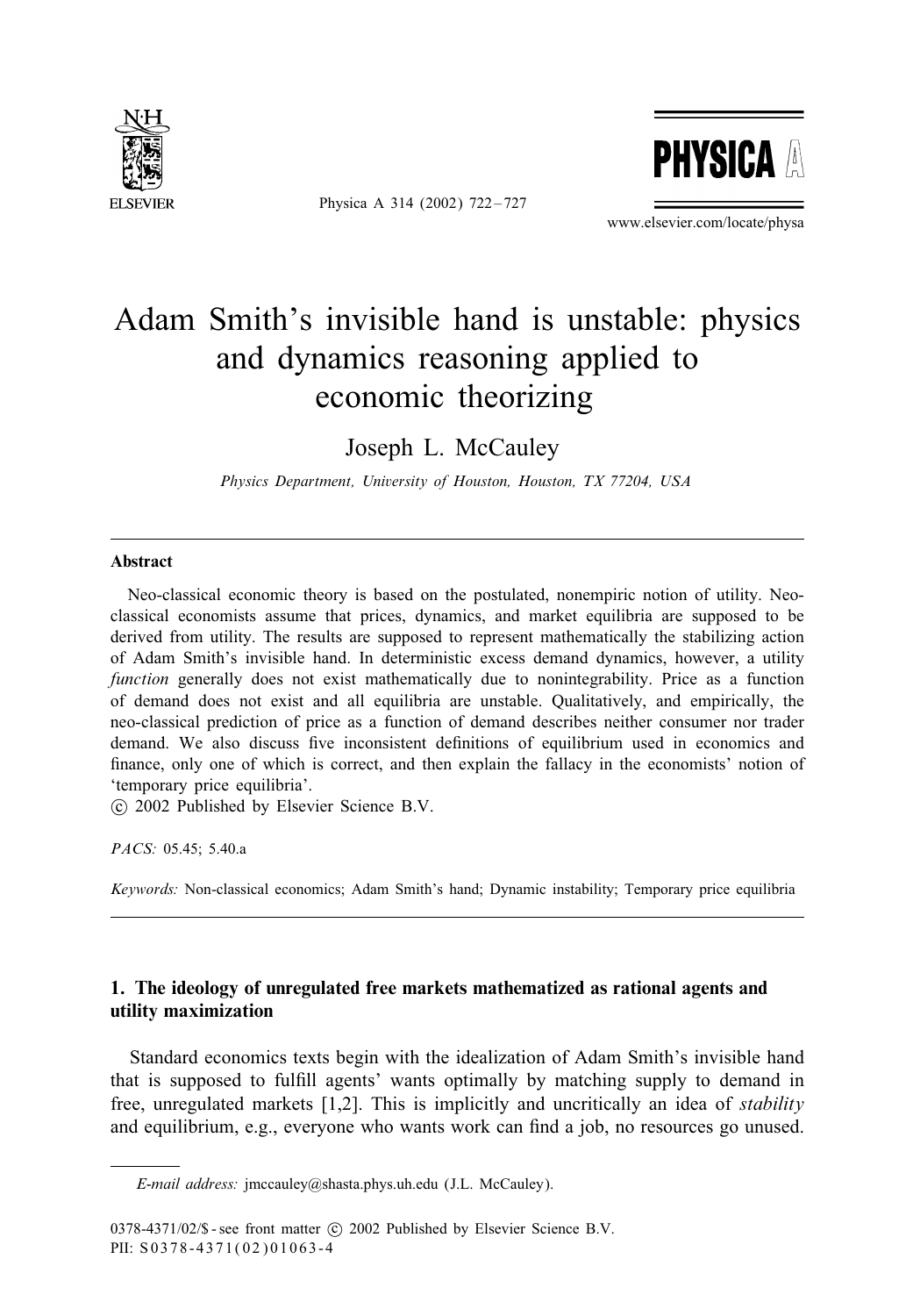This expectation of equilibrium is maintained by neo-classical economists in spite of the wide disparity with economic data [3]. That the neo-classical program would be optimal for the world is an unjustified assumption, but one that carries enormous political weight today. It has been the main job of neo-classical economists to try to mathematize this idea. The idea of static equilibrium, borrowed from elementary physics, plays the main role in neo-classical economic theorizing.

An equilibrium market can always be defined dynamically correctly [4] as one where the match of supply to demand determines the price of a commodity: the excess demand, defined as demand  $D(p)$  minus supply  $S(p)$ ,  $\varepsilon(p) = D(p) - S(p)$ , vanishes in equilibrium. We point out below that there are other conflicting definitions of equilibrium in the economics and finance literature.

Given *n* commodities in quantities  $x_1, \ldots, x_n$ , a function  $U(x_1, \ldots, x_n)$ , called utility is postulated. Utility is supposed to describe consumer preferences or satisfaction, but only for a so-called 'rational' agent. A rational agent is one who maximizes his own local utility function subject to his budget constraint, which is determined by his total budget  $M$ . The function  $U$  is usually assumed to be concave, building in the assumption of decreasing returns. This leads to

$$
p = \nabla U(x),\tag{1}
$$

where price is a function of demand,  $p = f(x)$ . With decreasing returns this equation leads qualitatively to the following sort of expectations: a man who wants to spend \$100 on a green coat will want to buy one green coat for \$100, two for \$75, three for \$50, four green coats for \$40, and so on. It also predicts that traders place orders for stocks or bonds as follows: A trader will buy 100 shares of cpq at  $$10/s$ hare, 125 shares at  $$8$ /share, 150 shares at  $$6$ /share, and so on. Now, neither consumers nor traders behave this way. Consumers have demand functions  $x = D(p)$  that are step functions: a man will buy a green coat for \$100 or less and while he might possibly be in the market for two green coats, he certainly does not have a demand for 4, 6, 10, or a continuum of green coats. Likewise, demand functions for traders are step functions and these step functions describe the limit buy and sell orders placed in the market [4,5]. In other words, the neo-classical prediction that  $p=f(x)$  with decreasing returns does not correctly describe demand in real markets. It also does not describe supply. We turn now to a theoretical criticism of exactly this point, but within the context of neo-classical theory.

There is an old controversy in neo-classical theory: given a price covector  $p(x)$ (price as a function of supply or demand x) the integral

$$
A_r = \int_C \tilde{p} \, dx \tag{2}
$$

typically depends on the integration path  $C$  [6]. Utility is defined by integrating a nonintegrable differential form  $p \, dx$ , so that utility is mathematically more like 'heat', or a Lagrangian, than it is like potential energy or free energy. Utility is a path-dependent functional, not a function, unless an integrability requirement is satisfied by the differential form. Samuelson [7] tried to argue the integrability problem away but did not solve it. The general problem of nonintegrability has been discussed only in the absence of dynamics and was thought to have been solved by the use of sophisticated